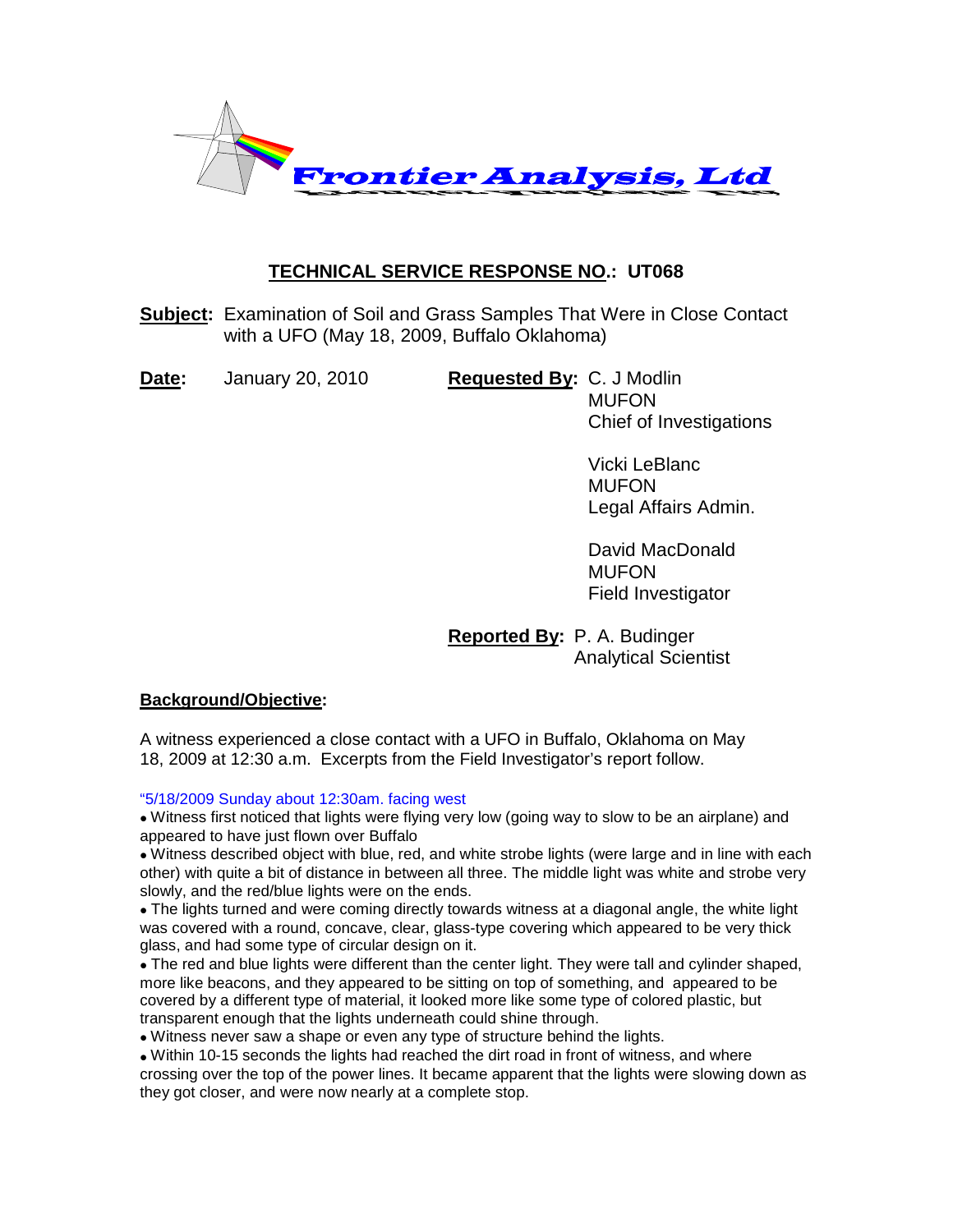• Witness ran from the corral to pickup and jumped inside, which took about 15 seconds, (wearing flip flops) Once in the pickup truck witness was now facing north, and the lights had moved just behind the corral and had turned south, facing witness again. THE LIGHTS WERE SITTING COMPLETELY STILL, HOVERING, ABSOLUTELY NO MOVEMENT, other than the strobeing white light. The distance from witness and the lights at this point was estimated around  $150'$ 

• Witness thought it was a single craft, and judging by the distance of the lights from end to end, would have been anywhere from 40-50'.

• For about another 5 seconds witness fumbled trying to find cell phone, and staring at the lights in disbelief.

• Witness indicated this was the most terrifying moment she ever experienced.

• Witness drove forward, and got to the gate leading out of the pasture, stopped looked over shoulder, the lights were still sitting in the same place, NOT MOVING. Witness couldn't go towards town without passing close by the lights, so turned south. (And laid the pedal down).

• About a 1/4 mile down the road, witness turned and looked over shoulder, and the lights were nowhere in sight.

• Witness indicates behind the corral a large portion of the grass is laid down, and Witness took some pictures of that area.

#### Investigator Narrative: 5/29/2009

Arrived in Woodward OK. At 2:30 PM CDT. Woodward is 35 miles South of Buffalo OK. This is where the sighting took place. Contacted the witness and made arrangements to meet at the site. Arrived on scene at 5:30 PM CDT.

Upon meeting the witness her sincerity and creditability was very evident. So was her fear and apprehension. It appeared that the witness experienced something traumatic. Introductory discussion ensued followed by site evaluation. Initial photographs of the affected area were taken and measurements of that same area were acquired. As darkness fell it became apparent that a lot can be seen in the dark sky and the witness appeared nervous over every moving light but all observed that night was explainable.

Initial evaluation of the site showed a definite disruption of the area where the alleged Craft hovered or landed. The entire area appears dead with three areas where the vegetation is crushed in a swirled pattern. A scan using a handheld Geiger counter showed no abnormal reading and no evidence of radiation. Photos were taken and clearly show the condition of the affected area.

#### 5/30/2009

Arrived at the site at 10:30 am. This investigator chooses to arrive early so as to collect samples and specimens alone. Samples of the affected grass were taken as well as control samples from an area about 200ft. removed from the subject area. The same procedure was used to acquire soil samples. Investigator then proceeded to the witness home to begin the formal debriefing. Following a detailed discussion in which the witness repeated the events sited in the background report and also revealed her growing sense of apprehension we proceeded back to the site to attempt a video interview and to acquire additional video of the area of concern. We also wanted to take specimens of the anomalies on the horse's coat.

Everything was accomplished with the exception of the horse samples. Seems they were not willing to return to the corral until their nighttime feeding. That necessitated another trip to the field tomorrow. Arrived back at the motel at about 6:00 PM.

It should be noted at this time that the area (Buffalo, Oklahoma located in the county of Harper) is completely surrounded by hundreds of wind turbines. These things seem to be constantly working."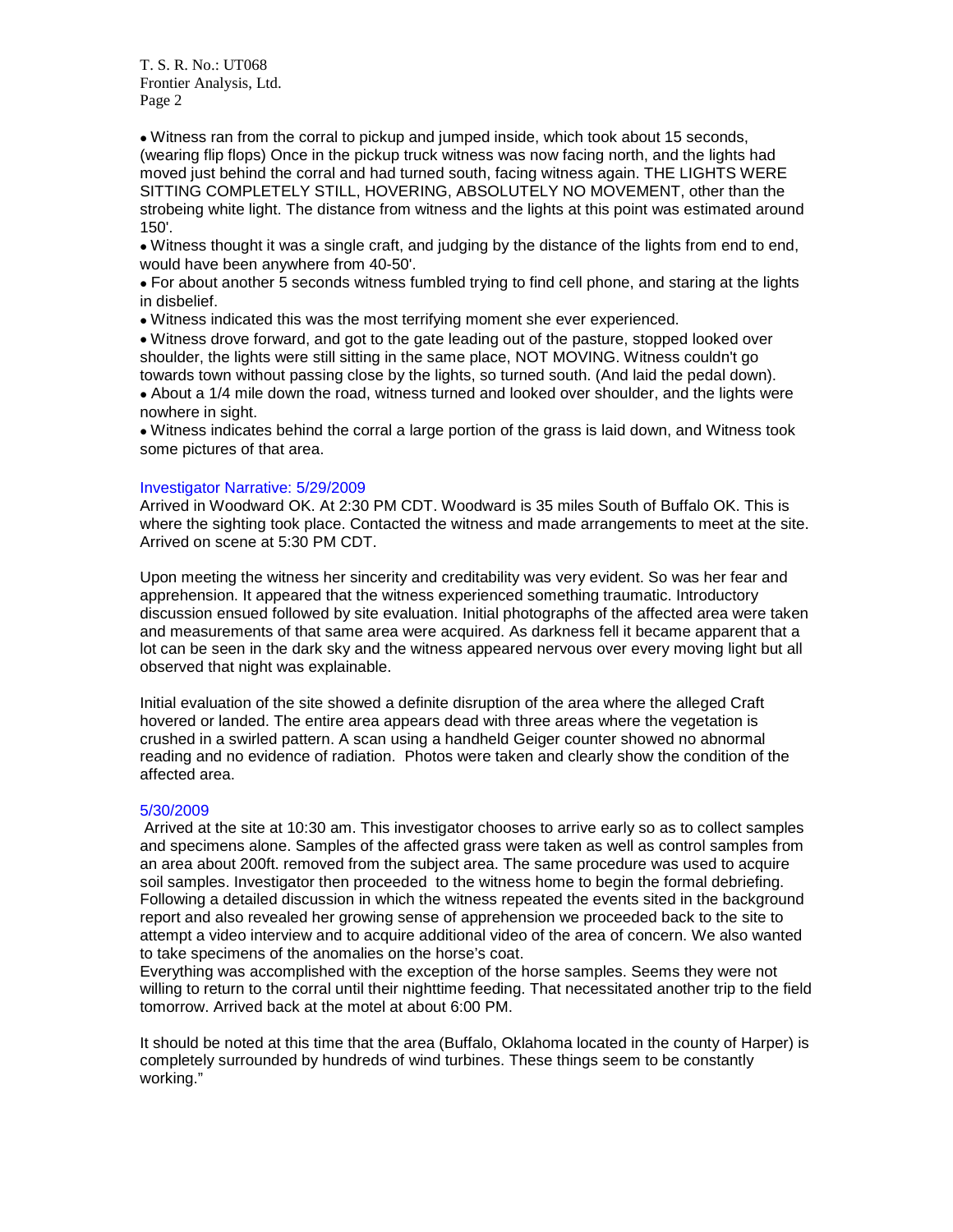The objective is to examine soil and grass samples from the site to determine whether there are any anomalies that may be related to the event. Following are photographs of the samples.



# **Conclusions:**

•No anomalies are detected in the site soil. Detected are common mineral components of quartz and clay. There is slightly more clay in the site sample. This is considered to be insignificant. Magnetic material content appears to be slightly higher in the site sample14 (mg/g) than the control (11 mg/g). However, this is within experimental error of the test.<sup>[1](#page-2-0)</sup>

•Also no anomalies are detected in the site grass. Typical compositions of both site and control grasses (carbohydrate and natural oil) were observed. There was less natural oil in the site sample compared to the control sample. However, the site grass could not be compared to the control because both were from two different species. Natural oil varies from plant to plant. Dirt was adhering to the surfaces of both grass samples.

<span id="page-2-0"></span> $<sup>1</sup>$  Sample limitations did not permit multiple tests on the soils. A small amount of sample, actually</sup> insufficient, was subjected to one test. Larger samples and multiple tests should have been done.  $\overline{a}$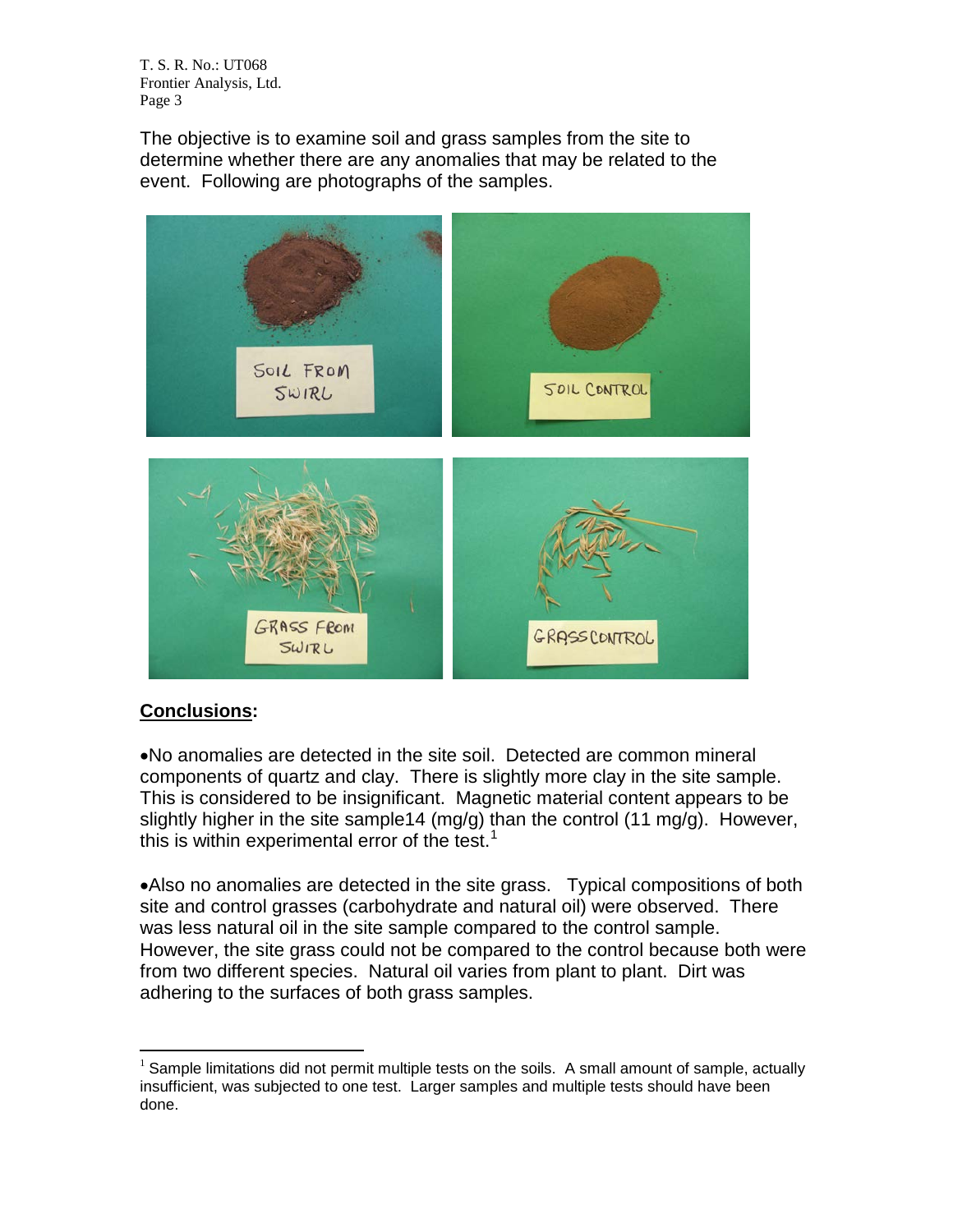•The site has not been subjected to heat effects as evidenced by the intactness of the grass sample from the site.

## **Recommendations:**

•Sufficient amounts of soil should be collected to accommodate the assorted tests, especially soil assays which required at least  $\frac{1}{2}$  a cup. This would be about one cup per sampling. There should be at least 3 site samples and 3 control samples. Control samples should be taken at least 50 yards or more from the site soil. Ideally there should be both surface soils (no more than one inch deep) and depth soils (approximately 4 inches deep). The samples should be dried and placed in self-sealing plastic bags (Ziploc®-type) before sending.

•The recommendations on plant samplings are excerpted from Charles Leitzau's report in the addendum. While these are focused toward crop formations, most are applicable to a UFO contact site. They are quite detailed.

 "Sample-sets should number a minimum of 3 from control areas and 3-5 from the "formation" areas. Each sample-set should consist of 15-20 intact complete plants from the inflorescence to ground level. Deep roots are not necessary for each specimen, however one or two plants per sample set should include the underground parts to a depth of an inch or two for the purpose of species identification if required. Each sample set should represent the "typical" distribution of plants *of the same species* at a site consisting of a circle of 2 feet in diameter. Where possible, grasses and crops provide the greatest amount of data.

 Field grasses often consist of a mixture of several species, which can be recognized by carefully viewing the seed head inflorescence and comparing specimens. Choose the most dominant or common species. It is permissible to take a single plant from outside the immediate sample site and carry it around to compare with others to make sure that the same species is collected. Label the "voucher specimen" or at least tie a knot near the base so that it cannot become intermixed with field samples during field collecting. Labeling of individual stalks is not necessary unless they contain specific anomalies to be additionally studied separately. A convenient label consists of a 2" length of masking tape folded around the stem at the middle and with the trailing ends stuck together. Write directly on the "flap" that is formed in waterproof pen, marker, or pencil. The specimens in a sample set can also be held in a bundle with masking tape, properly labeled. When finished collecting, wrap each sample set entirely in newspaper or something similar to reduce evaporation, and also label appropriately. Be sure that control and formation samples are stored in similar circumstances. Avoid cooking the plants in the sun. Storage near an air conditioner is fine for several days. If the plants cannot be shipped within 4 or 5 days, then drying out is acceptable as long as all samples are treated the same. Do not wrap samples in plastic in order to avoid molding and deterioration.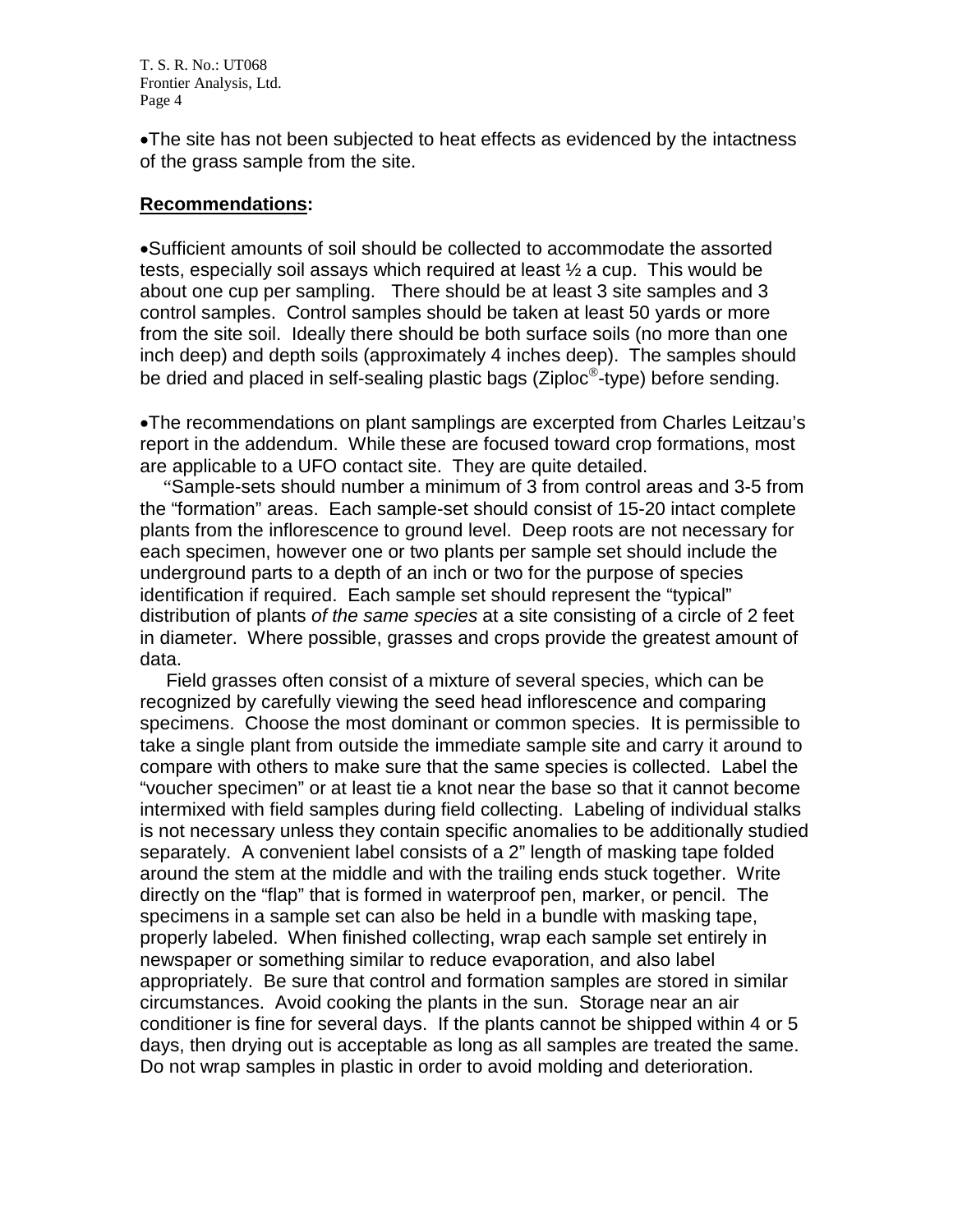Control samples are best collected at 50, 100, and 150 yards if possible. Be sure that they do not originate within 10 yards of any downed areas no matter how small as they could represent energy spillover."

# **Procedure:**

Four samples were submitted in plastic bags and received on October 23, 2009 with the following information

1.) Soil from the center of one of the "swirled" depressions within the affected area, collected 5/30/09.

2.) Control soil taken from an area about 100 yards from the affected area, collected 5/30/09.

3.) Grass collected from the center of a "swirled" depression within the affected area, collected 5/30/09.

4.) Control grass collected from an area 100 yards from the affected site, collected 5/30/09

Infrared spectra were obtained of all samples (soil and grass) as received. All spectra were taken on the Thermo Electron Avatar 360 spectrometer using the Smart Herrick diamond sampling accessory. The amount of magnetic material in the soil was also determined on the pulverized soil samples by 'extracting' with a magnet. Only one aliquot of the soils were examined, because of sample limitations. All samples were tested with a SE International Radiation Alert™ Monitor 5 radiation meter and an Optical Engineering Model 22-U UV light. Photographs were taken of all samples with a Kodak EasyShare CX7430.

The grass samples were sent to Dr. Charles Leitzau for examination. His knowledge of plants and vast experience and skills in the evaluation of vegetation from crop formations were pertinent to this UFO event. He was requested "1) To determine if both samples belonged to the same species, and decide whether further identification to exact species by an Agronomy specialist was warranted, 2) To determine whether any anatomical anomalies were apparent to visual inspection up to 30x magnification, and 3) If anomalies were present to categorize and appropriately document their presence, 4) Then subject them to evaluation for statistical significance." Microphotographs were also taken by Charles Leitzau at his facility.

# **Results:**

The results of the individual tests done on the samples follow. These results are summarized in the conclusions section on page three of this report.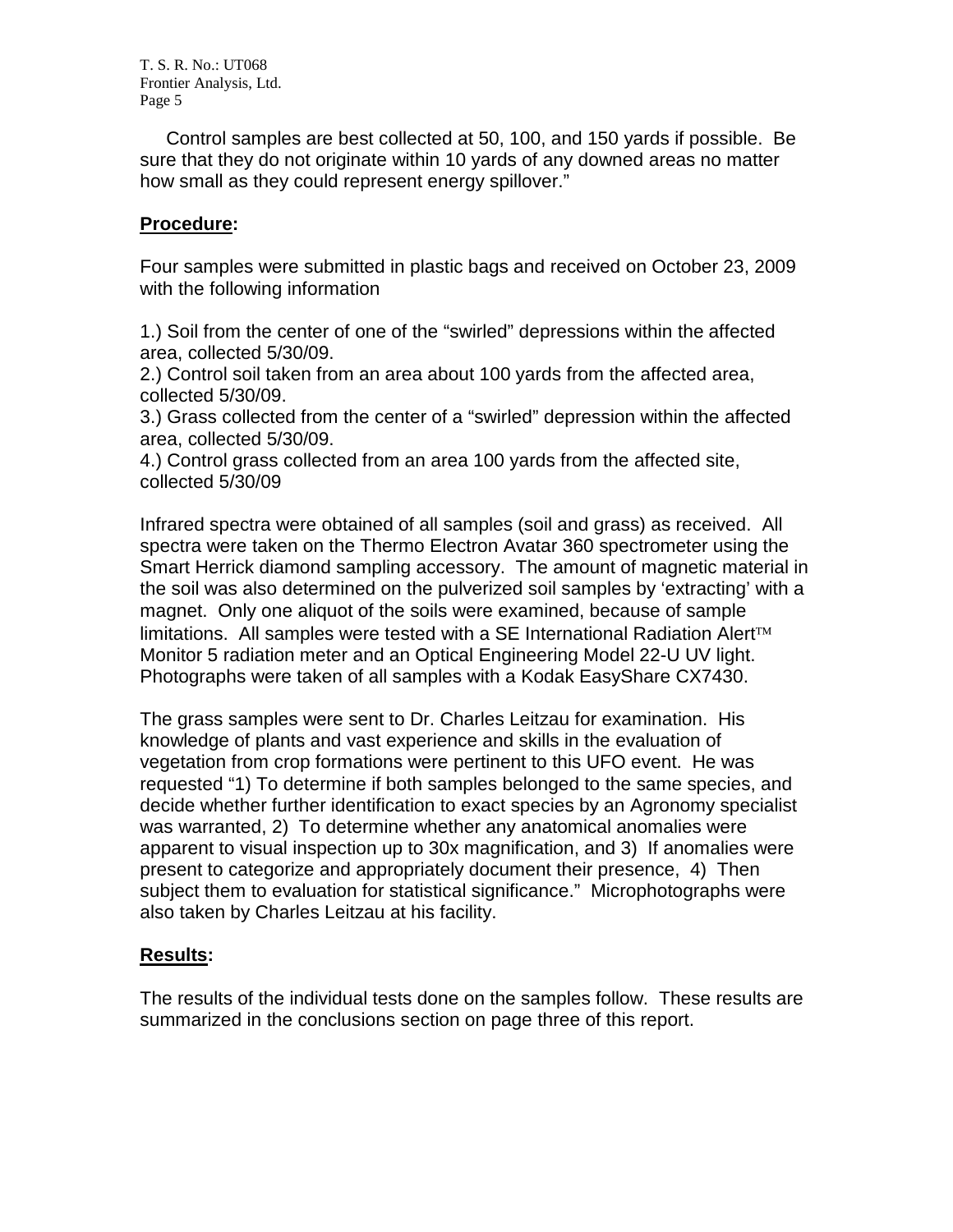# **Analysis of the Soil Samples**

Infrared analysis detects no difference that can be considered significant between the site soil and control soil. The spectra show a typical soil composition of clay and sand (quartz). No unusual components are obvious. There is a subtle difference between the concentrations of clay and sand. There is more clay in the site sample. This is not unusual.



**Infrared Spectra of the Site and Control Soils**

A test for the amount of magnetic material in the soils was done because there is a theory that a craft entering Earth's atmosphere will 'drag'/attract meteoric dust thus depositing it when it lands.<sup>[2](#page-5-0)</sup> The 'jury is still out' on the theory for this analyst. However, I did perform the test, if anything, to gain statistical information. This test is commonly done on soils from crop formations. The test shows the magnetic materials amount to 14 mg/g in the site soil and 11 mg/g in the control soil. While there appears to be more magnetic material in the site soil than the control soil, this analyst feels the values are within statistical error of the test. Also, only one test was done on the soils because of sample limitations. Triplicate tests should have been done on each sample.

A test for radioactivity showed none above background. There was also no UV fluorescing material.

# **Analysis of the Grass Samples**

Charles Leitzau's complete report on his evaluation of the grass samples can be found in the appendix. In summary, he determined that the site grass and control grass were of different species, and not two varieties of the same one. Since they are two different species, for our purposes, neither consists of a sufficient sample, nor do they provide the required controls to document any differences.

 $\overline{a}$ 

<span id="page-5-0"></span><sup>&</sup>lt;sup>2</sup> William C. Levengood, Pinelandia Laboratory.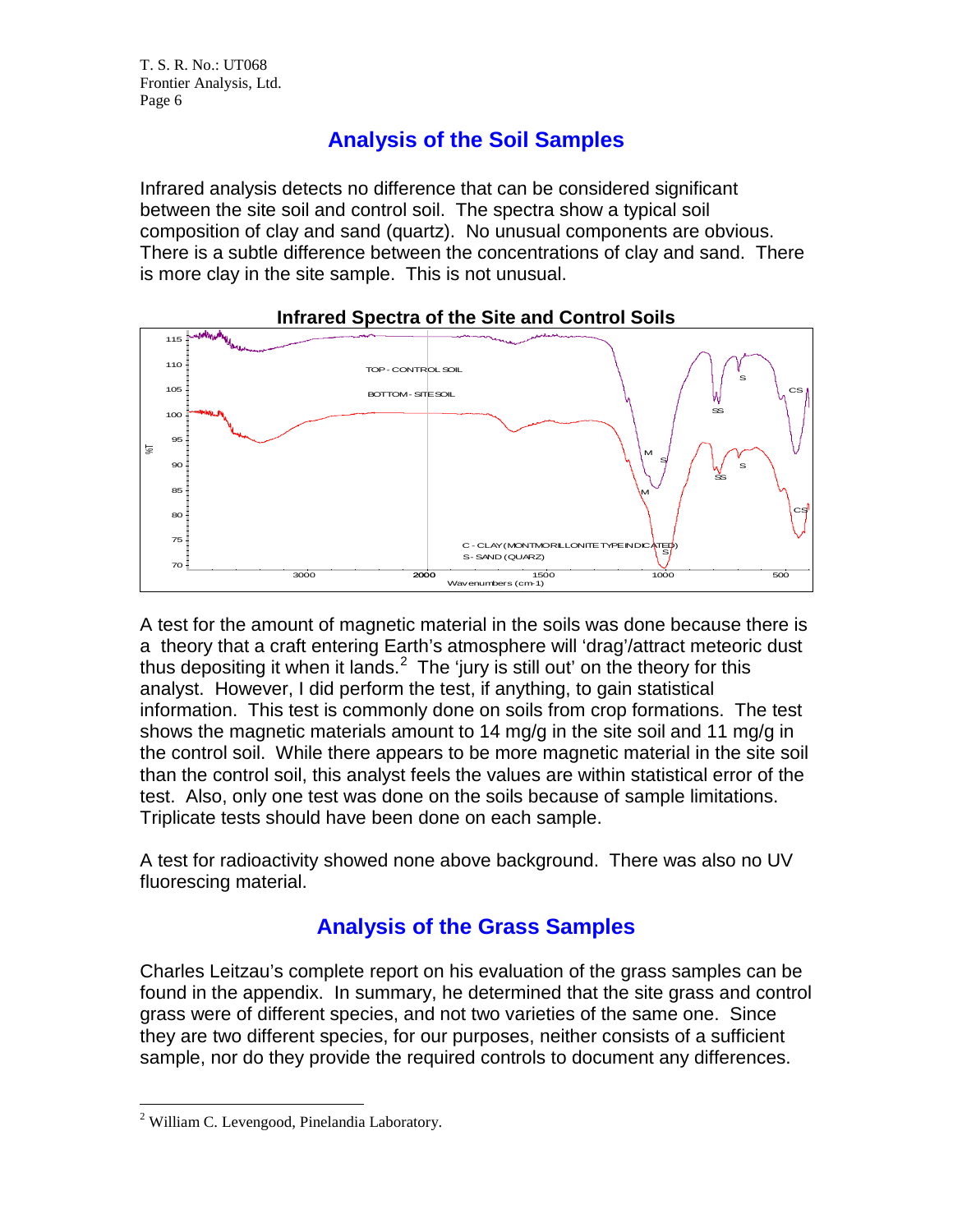The specimens themselves do not display any visual abnormalities at magnifications up to 30X. (See appendix for micro photographs.).

Infrared examination of the site grass sample detects no unusual anomalies. The spectrum compares to that of the control soil, showing bands typical of carbohydrate, natural ester, as well as some surface dirt. The natural ester content is higher in the control sample, and this is probably not unusual. As noted above the grasses are from different species. These components vary between species. The spectra of the site and control samples follow.



File: UT068

 $\overline{\phantom{a}}$  , where  $\overline{\phantom{a}}$ Phyllis A. Budinger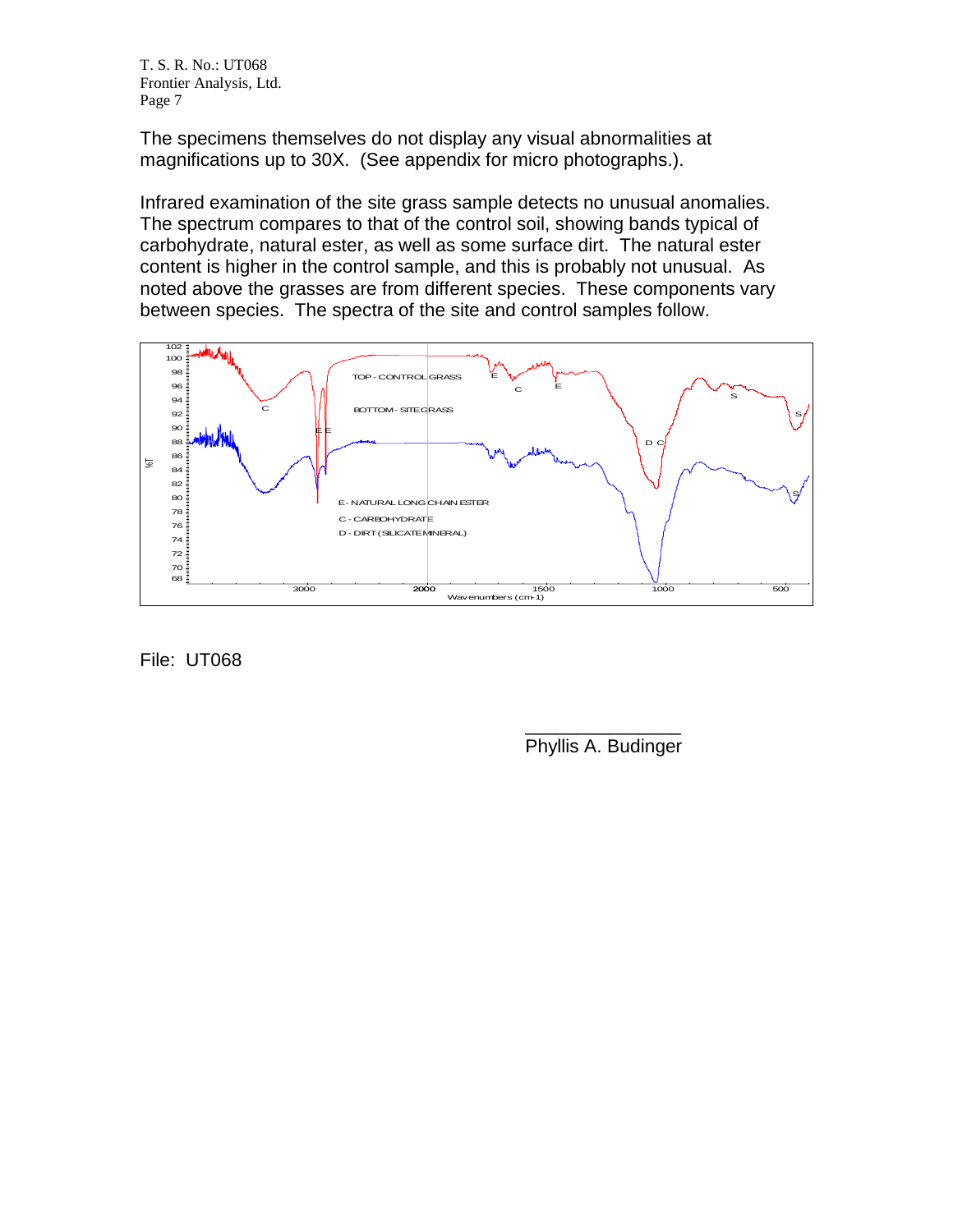# **APPENDIX**

**Evaluation of Plant Samples By Charles N. Lietzau, Ph.D.**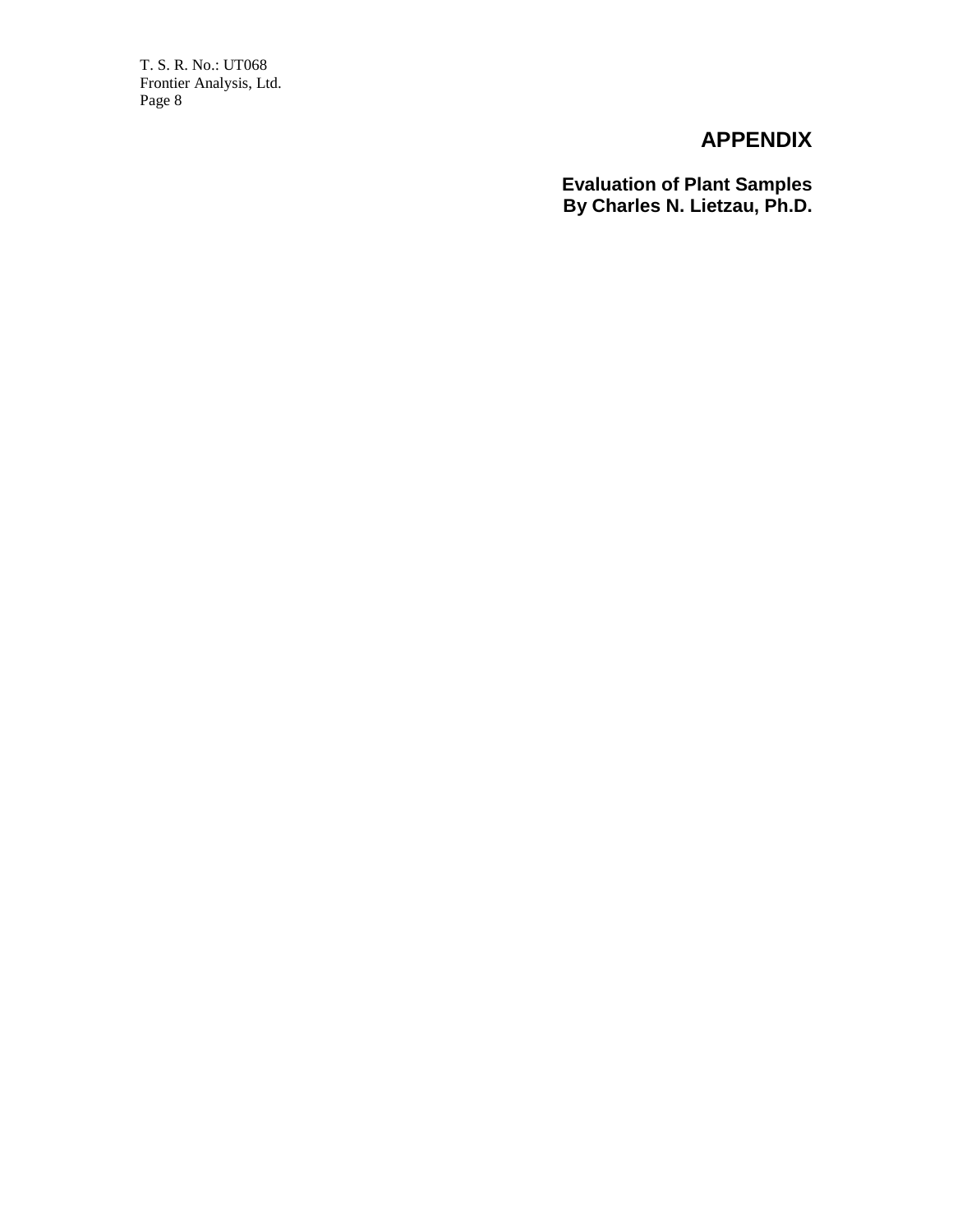## DETERMINATION OF PLANT SAMPLES FROM MUFON Case # 17125. (Confidential-Case Report MUFON SIP Deployment)

## Extract:

 Two 4x6½ inch bags of grass samples were received from Phyllis Budinger forwarded from the laboratory of Frontier Analysis, Chagrin Falls, OH. One was labeled "Control "Grass," 100 yards from site," and the other, "Swirl "Grass," from center of depression."

The purposes of evaluation were;

 1) To determine if both samples belonged to the same species, and decide whether further identification to exact species by an Agronomy specialist was warranted,

 2) To determine whether any anatomical anomalies were apparent to visual inspection up to 30x magnification, and

 3) If anomalies were present to categorize and appropriately document their presence,

4) Then subject them to evaluation for statistical significance.

 Microscopic examination of selected florets indicated that each of the two samples consisted of a different species. Therefore, there is no material to use in a controlled comparison for either species and thus further determination to name each species is unnecessary.

No gross abnormalities were visible at magnifications up to 30x.

 The evaluation of possible variations in characteristics such as node sheath length were not able to be carried out since comparison samples from different locations for each species were not available, and the sampling technique failed to include the complete stalks.

 Recommendations are presented for improving the sampling techniques so that future samples will provide sufficient materials for more thorough scientific evaluation.

 Descriptions of the sample site allow multiple hypotheses as they are also consistent with irregularly shaped "crop circles" referred to as "RDFs," or Randomly Downed Formations, which not only can produce downed swirls but anatomical and soil anomalies as well including increased radioactivity. These are often present intermixed with what appears to be weather related "lodging" of the crop.

## ANALYSIS:

 Following are the details of the examination of samples sent by Analytical Chemist, Phyllis Budinger of the "Frontier Analysis" laboratory, 17100 Wood Acre Trail, Chagrin Falls, OH, 44023.

As indicated above in the extract, the foci are as follows.

 1) Determine if the "Control" and "Swirl" samples are two varieties of the same species or

two different species.

 2) Examine the samples visually at magnifications of up to 30x for the possible presence of

anatomical anomalies of structure or development.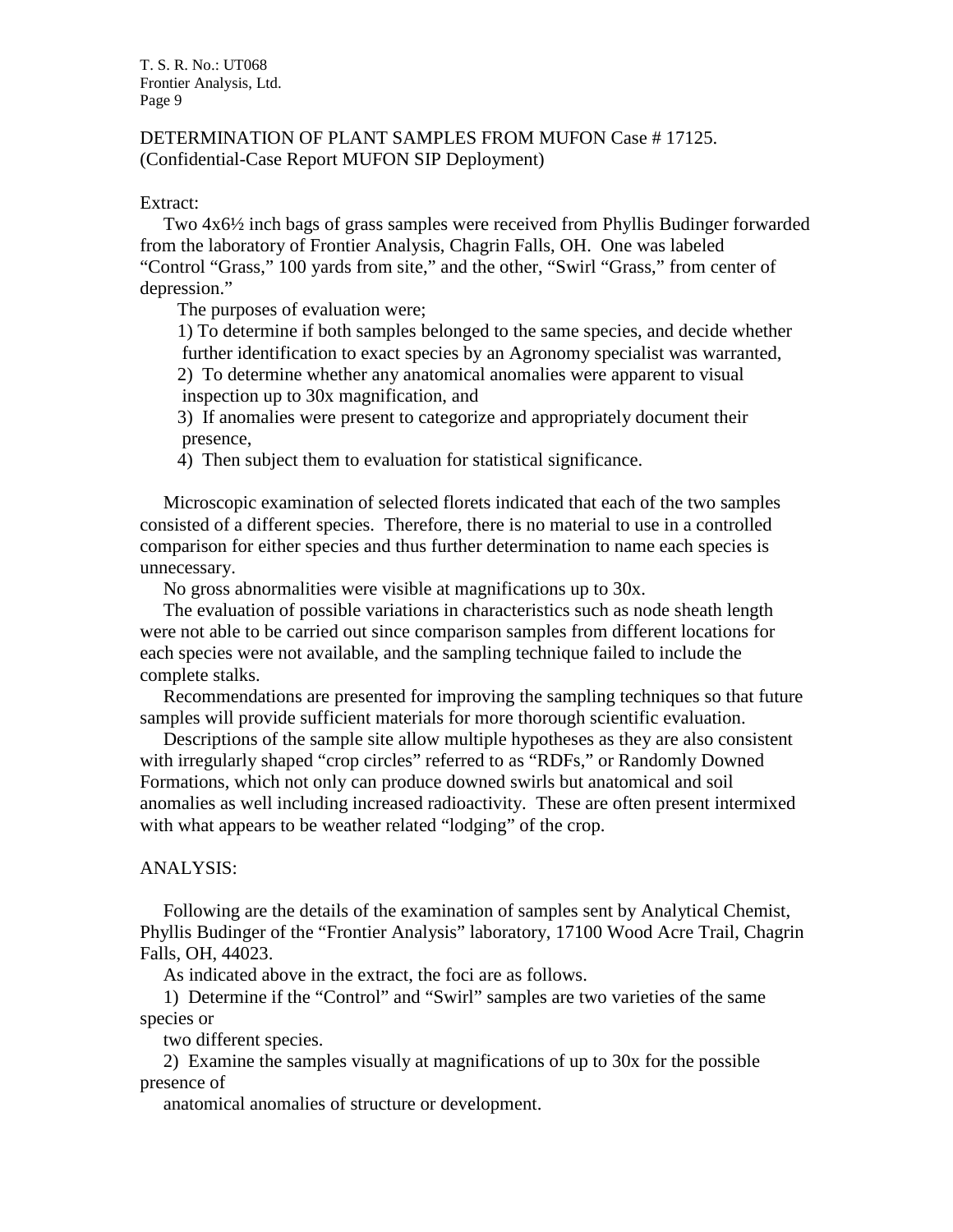3) If the two samples are of the same species, then evaluate and document any differences in

anatomical characteristics such as node sheath length.

4) If differences occur then determine whether they are statistically significant or not.

 5) If both samples are determined to belong to the same species, then forward them to an

Agronomy specialist for species identification.

## "CONTROL SAMPLE:"

 Sample in plastic bag identified as "Control "Grass," 100 yards from Site." (See Figure 1a) for original sample at Frontier Analysis laboratory).

 The received sample consists of a 13.8 cm section of bent panicle rachis removed distal to the apical node. 5 pedicillate spikelets are present, each with attached glumes. The two most basal spikelets still contain one floret each which have not yet been shed . Additionally, the sample bag does contain 12 isolated florets. Slight pressure implies the presence of a mature grain or caryopsis.

 Many of the following details are visible in Figures 2a) and 2c), depending on visual contrast.

The determinant characteristics are also listed with the figures.

 The dominant structure is the lemma which represents the "outer husk." The length of the lemma proper is 1.2 cm to the base of the awn between the apical "teeth." The awn, which is the extension of the middle nerve or vein then continues a very short distance of an additional 1 mm.

The terminal "teeth" at the base of the awn are approximately 0.1 mm in length. The middle nerve and awn are armed with short, distally directed, bristles. The visible half of the lemma demonstrates 4.5 lateral nerves at the half-way point thus totaling between 9 through 11 altogether. The surface of the lemma, excepting the mid nerve as above, is completely glabrous or devoid of armature.

 The samples either consist of two varieties of the same species such as "bearded" and "beardless" wheat, or two separate species. If they are separate species then further comparison for growth anomalies is ruled out since this would require both a "swirl" sample and a "control" sample for each species.

 If the samples are of the same species, they should be identical in all of the above noted characteristics save the length of the awn extension.

 No anatomical abnormalities are visible at magnification. Comparison for anatomical variations, some of which could prove significant, if present, is unable to be carried out due to the absence of complete specimens from both sites.

#### "SWIRL SAMPLE:"

 The second sample is labeled "Swirl "Grass" from center of depression." See Figure 1b) for original sample at Frontier Analysis laboratory. Many details as discussed below are also visible in Figures 2b) and 2d) depending on contrast.

 The sample as received consists of approximately 50 isolated florets and partial spikelets. The rachis as visible in Figure 1b) was not included, however examination of the photo again demonstrates the absence of the stem and leaves below the inflorescence,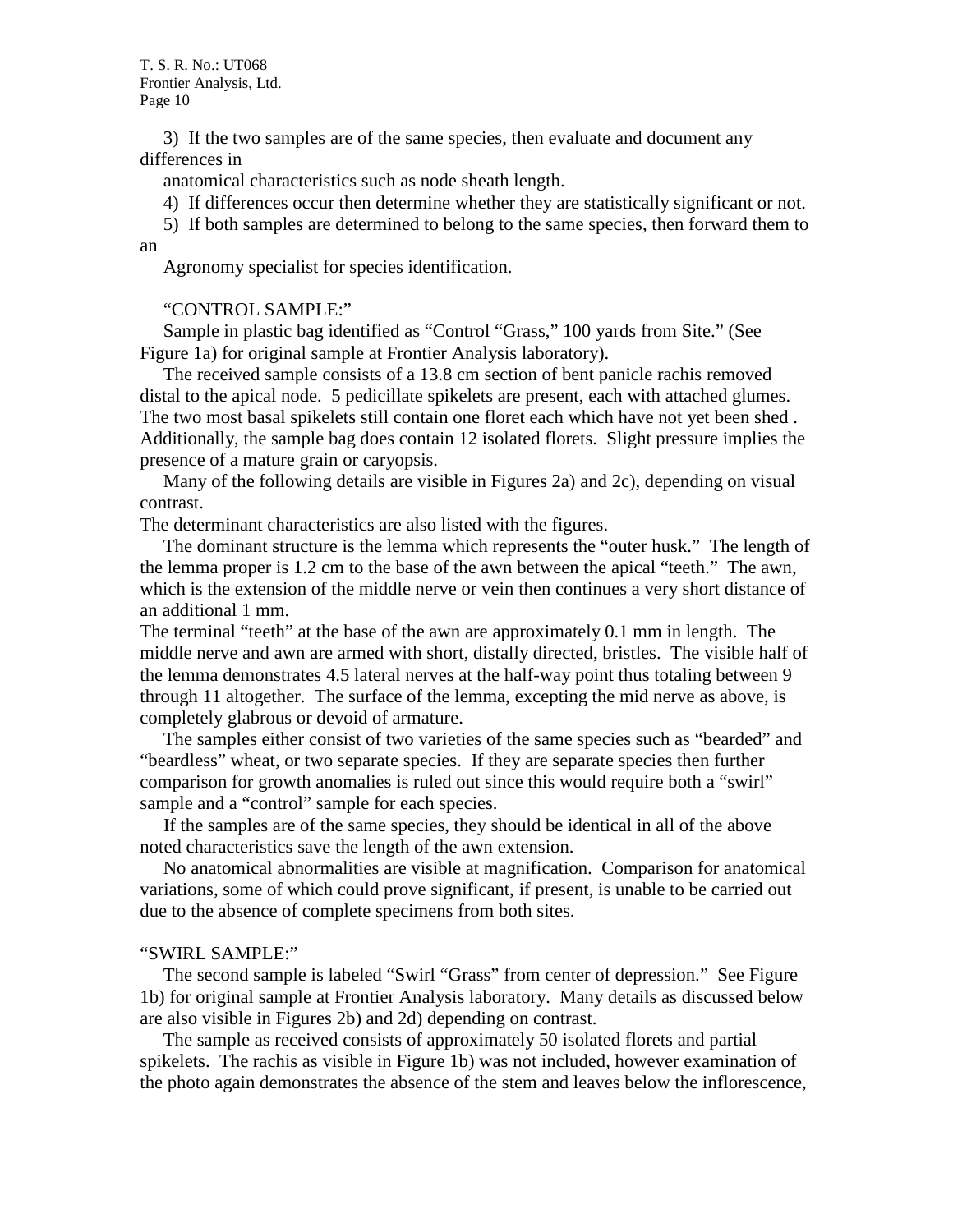thus eliminating the portions most likely to demonstrate variations in structures, were appropriate controls available.

Once again the midvein of the lemma is prolonged into a distinct awn covered with terminally directed short bristles. This awn itself measures an additional 16 mm beyond the apex of the lemma. The length of the lemma to the bases of the apical "teeth" only measures 9 mm, however the teeth themselves are an additional 1.4 mm in length.

 Examination of Figure 2d) demonstrates the presence of only 2 distinct nerves on the visible side providing a total of only 5 nerves for the entire structure. Although not visible in the photo due to the illuminated background, unlike the lemma of the "Control" specimen which was smooth and hairless, this structure bears ciliary pubescence up to 1 mm in length.

 Mature grains are not present in the Swirl florets. Instead, the stamens are still visible in position between the outer "husk" or lemma and the inner or palea. This could represent a normal condition based upon seasonality, or a cessation of maturation at an earlier stage. Without samples of the same species from the "Control" location, it is not possible to distinguish if this condition is a normal variation in maturation cycles or an abnormal modification of the developmental sequence. There are no abnormal anatomical features visible at magnifications up to 30x.

#### SUMMARY, CONCLUSIONS:

 Although the sample labeled "Control" does not actually fulfill that function, it will continue to be referred to as such to maintain continuity in the discussion and data.

 The awn lengths of the Control and Swirl samples differ by an order of magnitude, the control awn length being 1 mm and that of the Swirl lemma 16 times longer.

 Were this the only difference, then the determination would be that these were two varieties of the same species such as "beardless" and "long-bearded" oats. However, the florets additionally differ in each of the other examined key characters.

 Similar to the awns themselves, the apical "teeth" of the lemma at the origins of the awns also differ with that of the Control specimen at 0.1 mm being 14 times shorter than that of the Swirl specimen. Numerous florets were examined to ensure that those few measured in detail were "typical" of their samples.

 The awns are actually the continuation of the tip of the middle nerve or vein on the outer husk or lemma. The Control and Swirl specimens also differ in the total number of nerves which indicates a different species identity for each. The Control demonstrates 9- 11 nerves whereas the Swirl specimen only has a total of 5.

 Additionally, the covering of the Control lemma is smooth or glabrous whereas the Swirl lemma is clothed in nearly transparent but microscopically distinct ciliary hairs up to 1 mm in length.

 Since the samples lack comparison specimens of both species from each location, no developmental variations can be compared between them. Therefore, further determination to species identification is not called for.

 No actual anatomical abnormalities are visible. In the absence of samples of each species from each location, the origins of differences in maturation between the Sample and Swirl specimens cannot be determined as to whether they are naturally developmental or represent externally arrested development in the swirl case.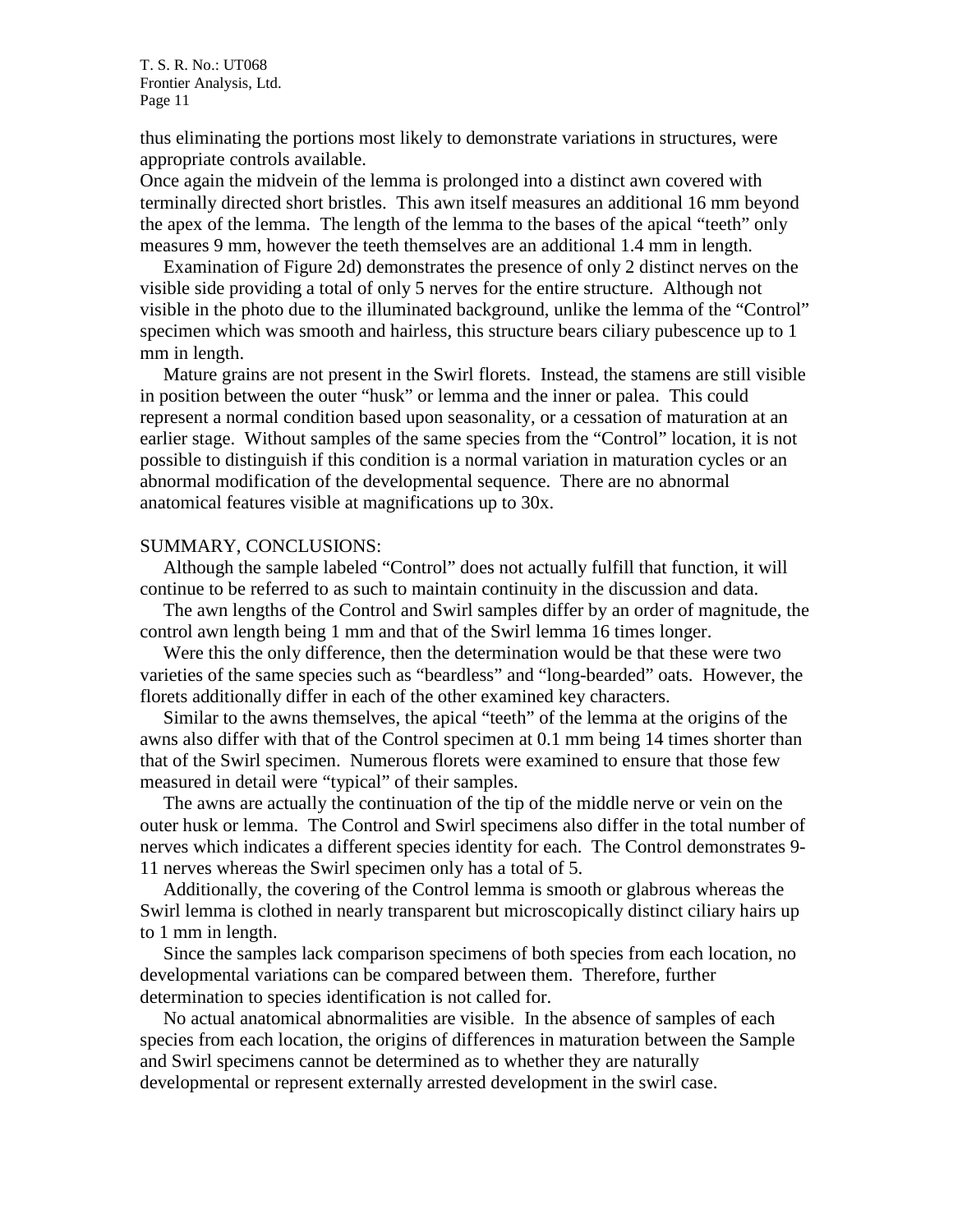### RECOMMENDATIONS:

 Many aspects of this case seem parallel to that of a form of the "crop circle" phenomenon, the RDF or Randomly Downed Formation. These can occur as "energy spillover" effects along with authentic geometric formations or by themselves, often intermixed with "storm lodging" and therefore overlooked; (See

[http://www.iccra.org/reports/wisconsin\\_mayville\\_kekoskee\\_7\\_4\\_2003.htm\)](http://www.iccra.org/reports/wisconsin_mayville_kekoskee_7_4_2003.htm).

 Although in need of serious scientific updating, the use of the field sampling methods modified from the MUFON Field Investigators' Manual for crop circles at the time of sampling would have greatly improved the amount, type, and quality of information possible in this report.

 The following "short hand" sample collection procedures are recommended for plant samples, soil samples, and field radiation readings. These will ensure credible scientific analysis of the sites.

#### PLANT SAMPLES.

 Sample-sets should number a minimum of 3 from control areas and 3-5 from the "formation" areas. Each sample-set should consist of 15-20 intact complete plants from the inflorescence to ground level. Deep roots are not necessary for each specimen, however one or two plants per sample set should include the underground parts to a depth of an inch or two for the purpose of species identification if required. Each sample set should represent the "typical" distribution of plants *of the same species* at a site consisting of a circle of 2 feet in diameter. Where possible, grasses and crops provide the greatest amount of data.

 Field grasses often consist of a mixture of several species, which can be recognized by carefully viewing the seed head inflorescence and comparing specimens. Choose the most dominant or common species. It is permissible to take a single plant from outside the immediate sample site and carry it around to compare with others to make sure that the same species is collected. Label the "voucher specimen" or at least tie a knot near the base so that it cannot become intermixed with field samples during field collecting. Labeling of individual stalks is not necessary unless they contain specific anomalies to be additionally studied separately. A convenient label consists of a 2" length of masking tape folded around the stem at the middle and with the trailing ends stuck together. Write directly on the "flap" that is formed in waterproof pen, marker, or pencil. The specimens in a sample set can also be held in a bundle with masking tape, properly labeled. When finished collecting, wrap each sample set entirely in newspaper or something similar to reduce evaporation, and also label appropriately. Be sure that control and formation samples are stored in similar circumstances. Avoid cooking the plants in the sun. Storage near an air conditioner is fine for several days. If the plants cannot be shipped within 4 or 5 days, then drying out is acceptable as long as all samples are treated the same. Do not wrap samples in plastic in order to avoid molding and deterioration.

 Control samples are best collected at 50, 100, and 150 yards if possible. Be sure that they do not originate within 10 yards of any downed areas no matter how small as they could represent energy spillover.

 Each site offers different challenges and the requirements for an actual geometric crop formation are more stringent. It is suggested that while in the field, the investigator contact Phyllis Budinger by phone to be directed to an appropriate researcher who can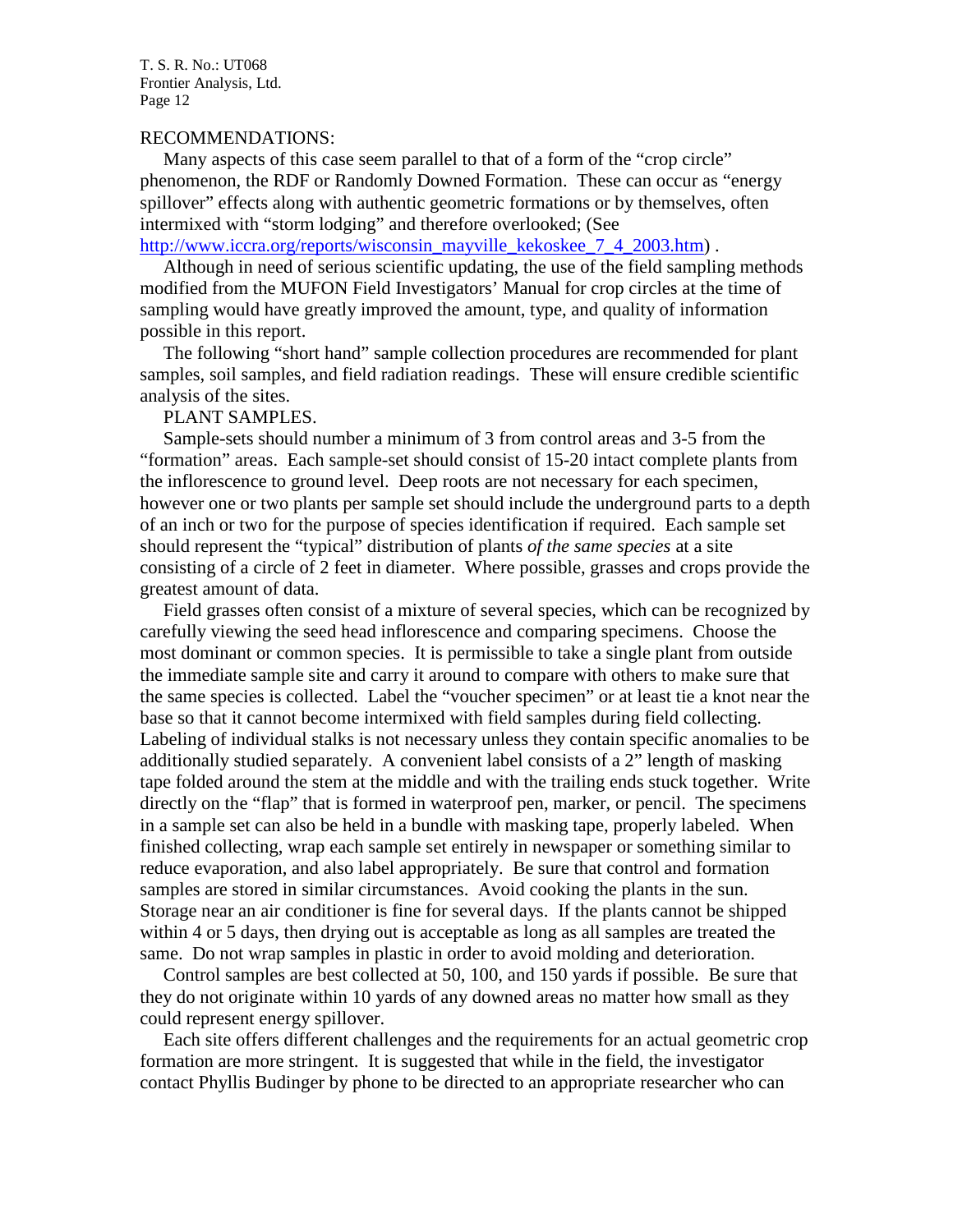evaluate the situation in real time and "walk" the investigator through details over the phone.

#### SOIL SAMPLES.

 Two types of soil samples should be taken at each plant sampling site. One is to be a deep sample, so marked. It can be several inches in diameter and to a vertical depth of 4 inches. The second should be a surface sample about 3" x 6" in surface area but to a depth of only 1" which is 2.5 cm. Each should be appropriately labeled. The lab analyst must be presented with a minimum of 3 control and 3 formation samples as statistical analysis will multiply the scientific value of any analytical data, especially if it can be correlated with possible plant anomalies.

### SITE READINGS.

 If evaluated within 10 days of formation, RDF sites and presumably, landing sites, often demonstrate statistically significant increases in radioactivity and magnetic response when compared with the appropriate nearby controls.

 However, although these may be several times normal background readings, they are often relatively small. Therefore, they will not usually register on a hand held instrument due to the inverse-square law. Instead, the sensitive probe device should be placed upon the soil surface pointing to magnetic north for uniformity. A setting admitting all 3 major types of radiation and providing an "average" count per minute is most convenient. A minimum of 5-10 readings taken at 30 second to 1 minute intervals *per location* are required for statistical analysis. Preferably, the reading sites will be immediately adjacent to the plant and soil sampling sites.

 A gauss meter can be used for magnetic field readings. Once again, the device should be on the soil surface and oriented to magnetic north for uniformity. As before, 5-10 readings at 30 second to 1 minute intervals should be taken at each location.

 Devices such as the "Trifield Natural EMF Meter" can provide additional information. If employed, follow the above directions for field directions.

 The application of the above suggestions will improve the MUFON sampling techniques to a level that demonstrates the required scientific significance.

#### REPORT PREPARATION.

 This report was prepared by Charles N. Lietzau, Ph.D., MUFON and MIMUFON Consultant. Initial scientific evaluation of specimens was begun on 24NOV09. Contact: [cnlietzau@Hotmail.com,](mailto:cnlietzau@Hotmail.com) or phone 586-924-5186.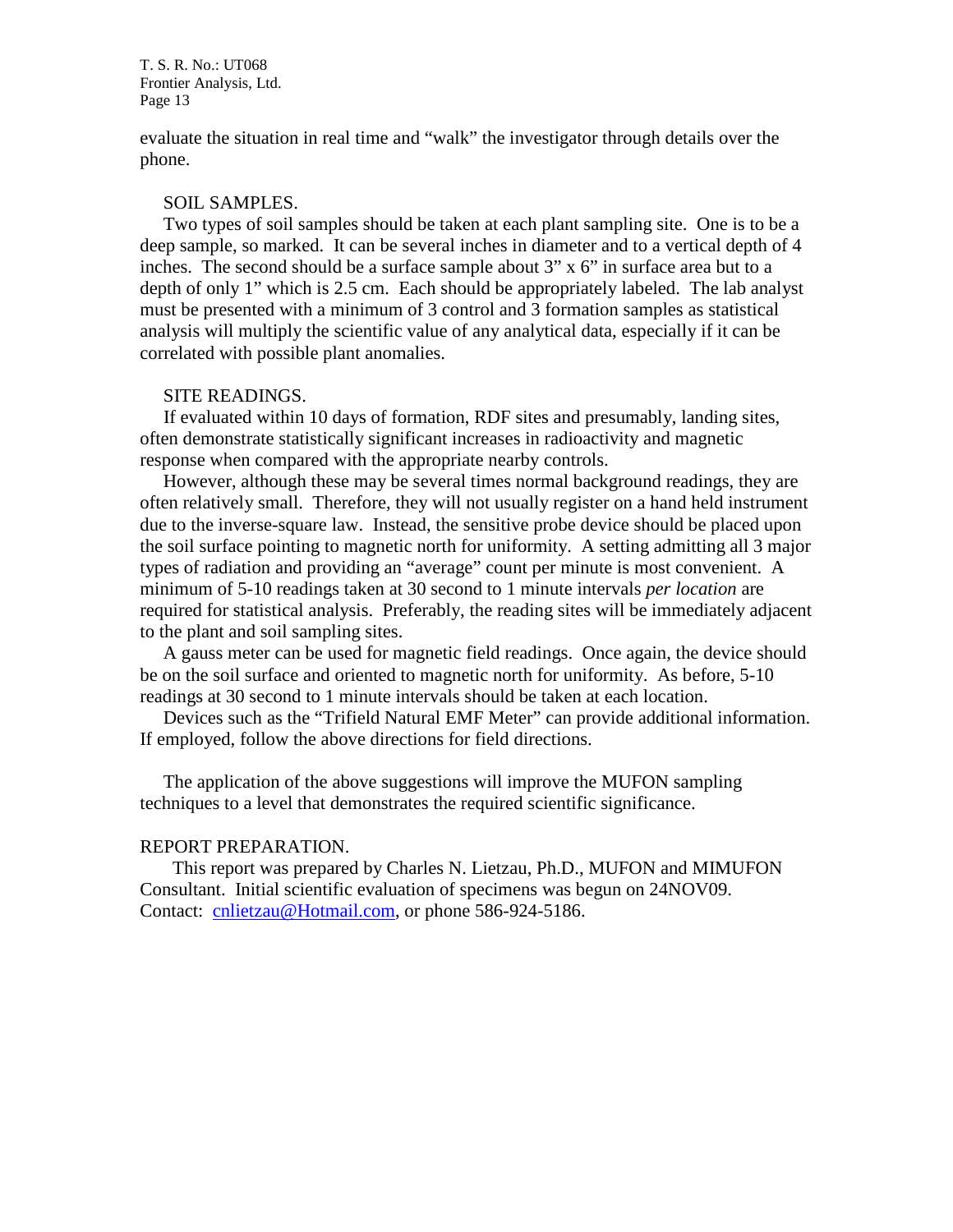SAMPLE COMPARISON: Electronic images: Phyllis Budinger



 from site center as scanned by Frontier Analysis laboratory.

COMPARISON OF FLORETS. Photomicrographs by Charles N. Lietzau, Ph.D., MUFON and MIMUFON Consultant.





Figure 1a) "Control Grass," 100 yards Figure 1b) "Swirl Grass" from depression.



Figure 2a): "CONTROL" FLORET #1. Figure 2b): "SWIRL" FLORETS #'s 1 and 2.